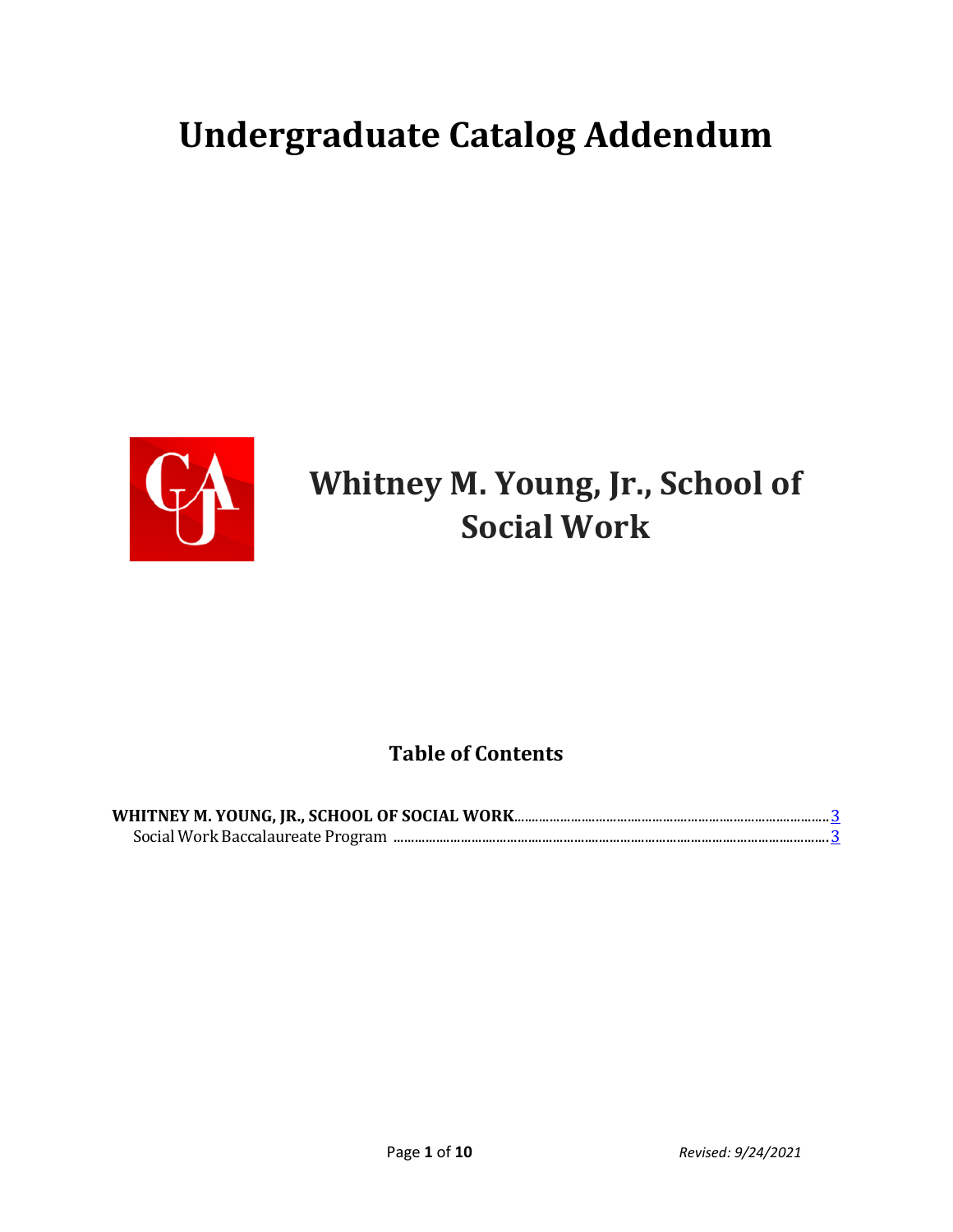### **EDUCATIONAL PROGRAMS**

#### **Undergraduate Programs of Study**

| WHITNEY M. YOUNG, JR. SCHOOL OF SOCIAL WORK                 |             |            |        |    |
|-------------------------------------------------------------|-------------|------------|--------|----|
| Social Work<br>(Bachelor of Social)<br>Work Degree Program) | Social Work | <b>BSW</b> | 440701 | ᄔᄼ |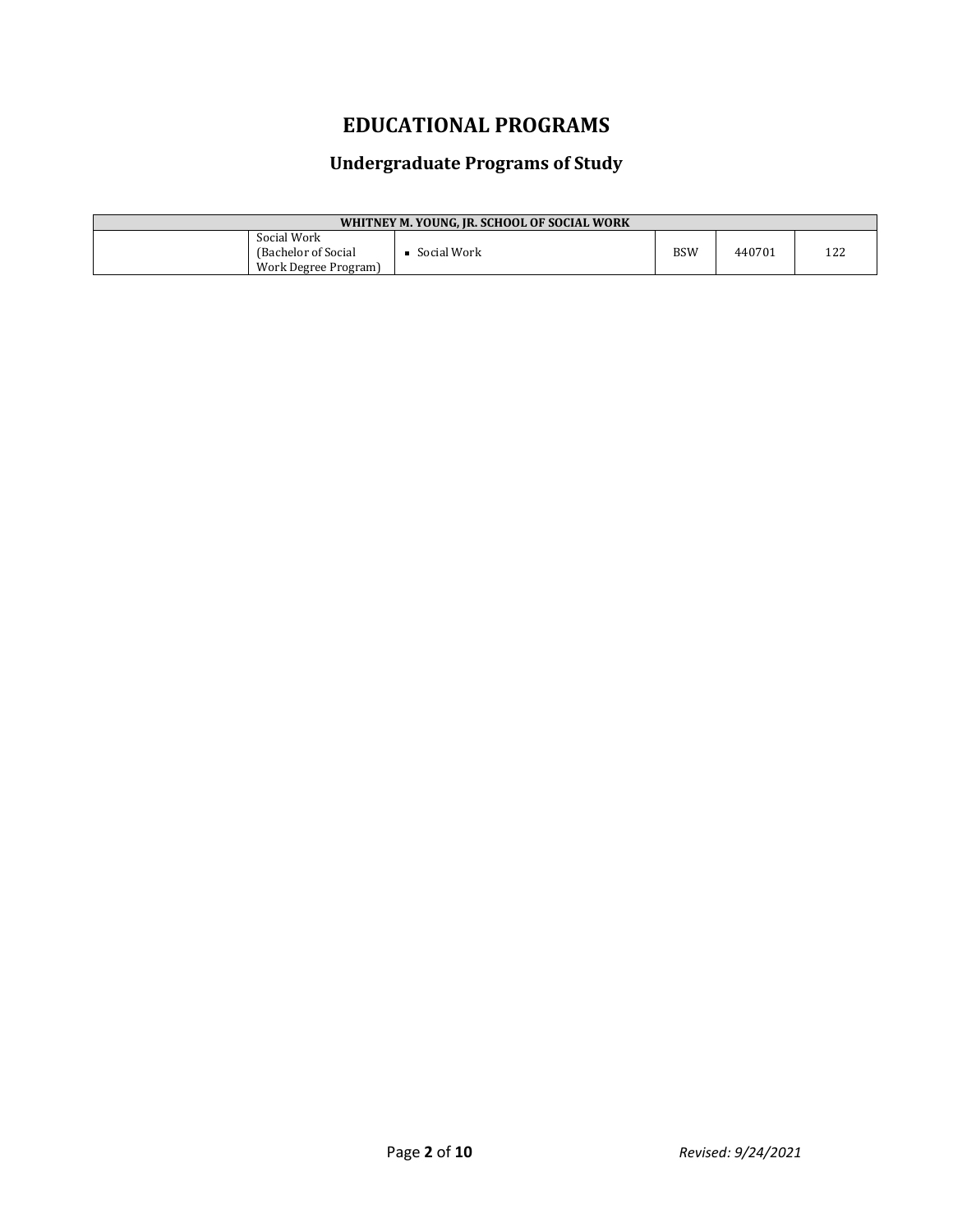#### **Whitney M. Young, Jr., School of Social Work**

#### **Baccalaureate Social Work Program Office of the Director Thayer Hall, Room 241 Telephone: (404) 880-6732**

The mission of the Whitney M. Young, Jr., School of Social Work Baccalaureate Program is to prepare beginning social work generalist practitioners with a broad range of knowledge and skills to advocate on behalf of culturally diverse at-risk populations in a global setting.

The vision of the Social Work Baccalaureate Program is to prepare generalist social work practitioners with the appropriate practice and research skills, enabling effective responses to societal and economic issues faced by diverse populations.

#### **Program of Study Bachelor of Social Work (122 Credits)**

#### **Program Description**

The Bachelor of Social Work Degree Program prepares majors for entry-level professional practice in social work or for graduate study. The program curriculum is structured to provide students with an opportunity to develop a broad background in social and behavioral sciences which includes integral components of theoretical knowledge of human behavior, practice skills, policy practice, research skills and a field practicum.

The School utilizes an autonomous social work practice model to prepare culturally competent practitioners capable of intervening and working with systems of all sizes and resolving problems that particularly affect African-American children, families, and males within the context of family and community. The curriculum builds upon a liberal arts base that integrates an Afrocentric perspective guided by humanistic values. Graduates are prepared to address social and economic justice issues at the local, regional, national and international level.

In addition to the development and modification of social policy, practice skills in interviewing, research, and methods of intervention, which are required courses in the major. These courses prepare students for social work generalist practice. Students gain practical experience through a field practicum in a social work agency during the last semester of their senior year (See BSW Program Field Manual).

#### **Program Objectives**

The Baccalaureate Social Work Program has four objectives, which reflect the stated mission of the Whitney M. Young, Jr. School of Social Work and Clark Atlanta University, and are consistent with the purposes, values and ethics of the social work profession. The goals embrace each other by the depth, breath and specific knowledge and skills that students are expected to synthesize and apply in practice. The goals listed below reflect content from the Educational Policy and Accreditation Standards for baccalaureate degree programs.

Objective 1: Prepare students for generalist practice with diverse groups without discrimination and with respect, knowledge of age, class, color, culture, disability, ethnicity, family structure, gender, marital status, national origin, race, sex, religious, sexual orientation and the relationships between human behavior and the social environment across the lifespan which incorporates the Afrocentric Perspective and the values and ethics of the social work profession.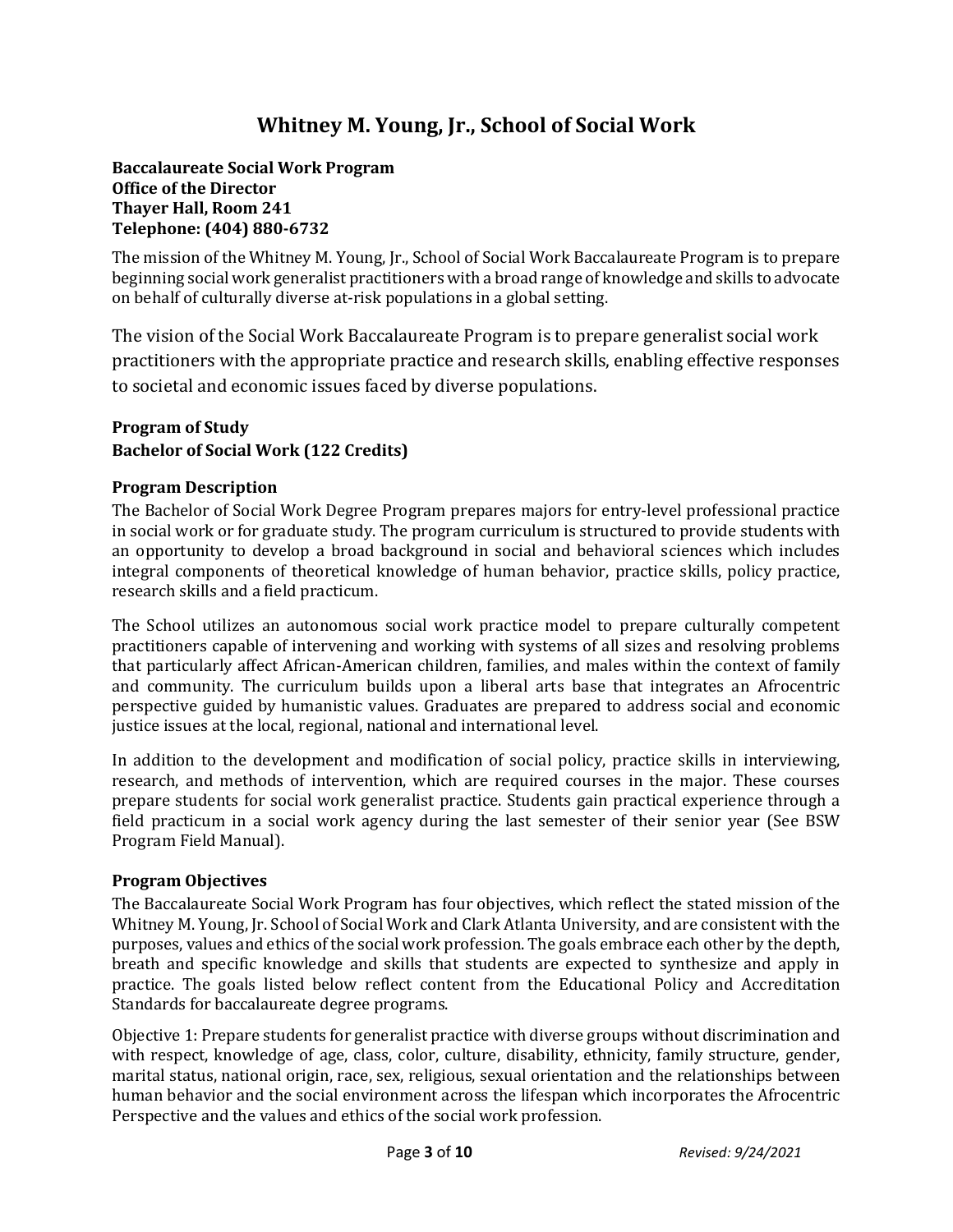Objective 2: Prepare students as social work generalist practitioners who link social research and social service practice by applying research findings to practice, and by evaluating their own practice.

Objective 3: Prepare students for generalist social work practice with systems of all sizes.

Objective 4: Prepare students for lifelong learning and critical thinking through an educational process that combines a liberal arts foundation with professional social work education and prepares them for graduate education in social work.

#### **Student Learning Outcomes**

Graduates in the Bachelor of Social Work Program will be able to:

- 1. Demonstrate ethical and professional behavior.
- 2. Engage diversity and difference in practice.
- 3. Advance human rights and social, economic, and environmental justice.
- 4. Engage in practice-informed research and research informed practice.
- 5. Engage in policy practice.
- 6. Engage with individuals, families, groups, organizations, and communities.
- 7. Assess individuals, families, groups, organizations, and communities.
- 8. Intervene with individuals, families, groups, organizations, and communities.
- 9. Evaluate practice with individuals, families, groups, organizations, and communities.
- 10. Demonstrate knowledge of the Afrocentric Perspective with individuals, families, groups, organizations and communities.

#### **Admissions Requirements**

Admission to the Undergraduate Program in Social Work is a process consisting of:

- 1. Admission to University.
- 2. Formal declaration of an interest in social work and completion of an Undergraduate Social Work application in the spring semester of the sophomore year.
- 3. Grade Point Average (GPA) 2.5 or better
- 4. Completion of two undergraduate social work courses: Introduction to Social Work (CUSW 200) and Introduction to Professional Helping (CUSW 202) with a "C" or better in each.

PLEASE NOTE: The BSW program is available only to full-time Junior and Senior Undergraduate Students who have met the requirement for admittance into the program. Admittance into the BSW program has its own application process. You must apply to the BSW program even if you have declared social work as your major with the University. Application will be made available online. Hard copies of the application may also be obtained from the BSW Program Office. Nonsocial work majors may seek permission to take selected courses within the program with the permission of the BSW Program Director and Associate Dean of the School.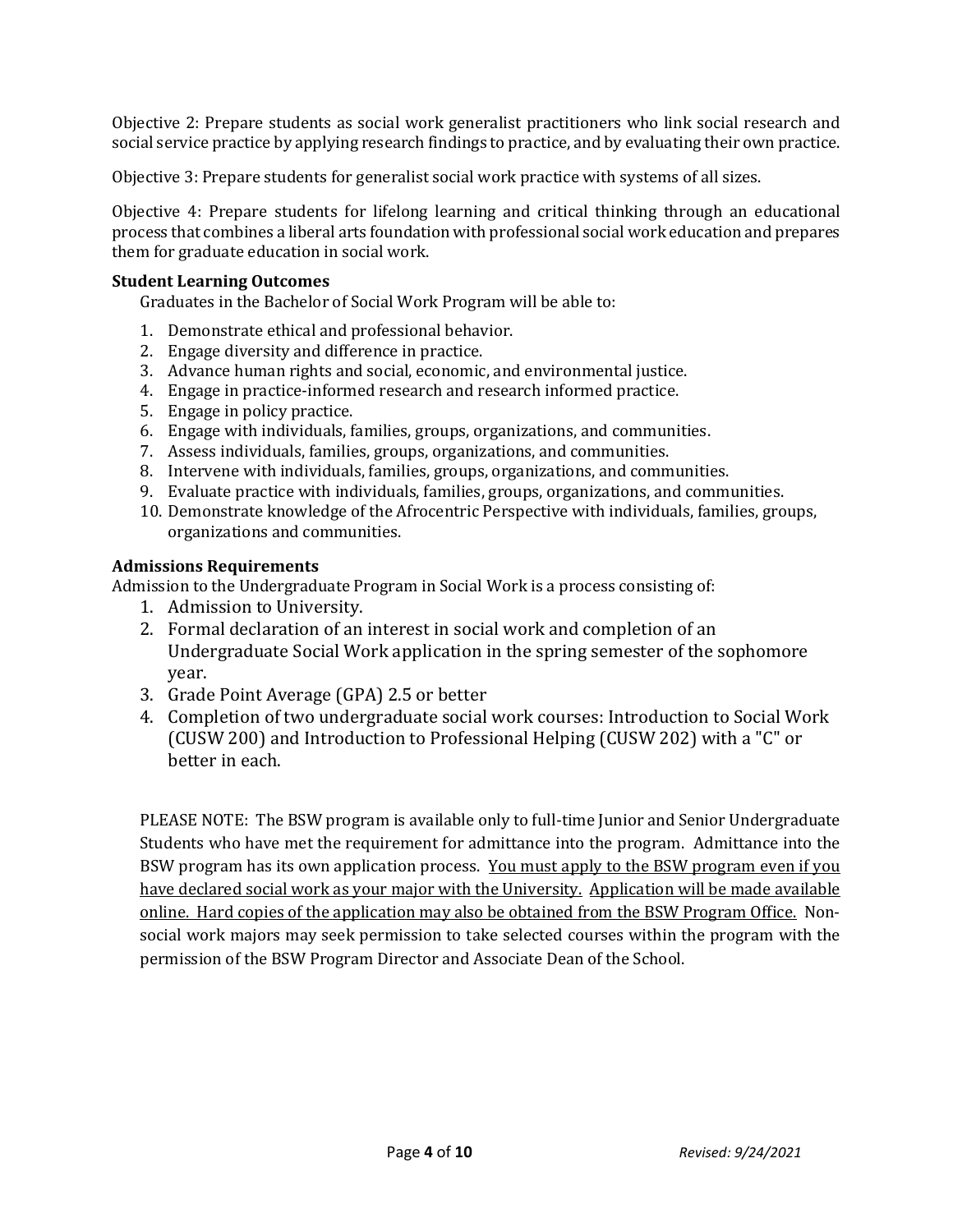There are three possible admission decisions:<br>1. Unconditional admission: These stu

- **1.** Unconditional admission: These students have demonstrated through their application materials and interview that they have the motivation and potential for competent professional social work practice and that they agree to uphold and conduct themselves in accordance with the values and ethics of professional social work practice. In addition, these students have at least an overall GPA of 2.5.
- **2.** Conditional admission: These students may continue in the major for one semester during which certain conditions must be met. Students may be admitted conditionally with a lower GPA than 2.5 overall, but the student must maintain a 3.0 overall GPA during the first semester in the BSW Program. *A student may not enroll in any practice or field course with a conditional admission.*
- **3.** Rejected: A decision of rejected will be made when the student does not demonstrate: 1) acceptable academic performance necessary to successfully complete the requirements of the social work program, and/or 2) commitment to social work values and ethics. A decision of non-acceptance will result in the student's termination from the social work major.

A letter of ACCEPTANCE, UNCONDITIONAL ADMISSION, CONDITIONAL ADMISSION OR REJECTION will be sent no later than sixty days after stated deadline date for completed application submission to the BSW program. Students are encouraged to utilize the University's procedural process for appeal (CAU Undergraduate Policies and Procedures Handbook).

#### **Transfer Credit**

The Undergraduate Admissions Office determines equivalency of transfer credits to academic credits earned at CAU. The BSW Program Director determines whether social work courses taken elsewhere are equivalent to social work courses required by the program. If courses are deemed to be equivalent, the student will not have to repeat the course. Courses in social work taken in other accredited programs are evaluated individually based on catalog descriptions and/or course syllabi provided by the student to the BSW Program Director. All transfer students must contact faculty in the social work program prior to, or no later than, the registration period for transfer credit evaluation.

#### **Academic Credit for Life and Previous Work Experience**

The BSW Program does not give credit to students for life experiences or previous work experiences under any circumstances.

#### **Study Abroad Opportunities**

Clark Atlanta University students have the opportunity to travel and study at foreign colleges and universities around the world regardless of their major field of study. It is strongly recommended that all students take advantage of this cultural and academically enriching program. Opportunities are available during the summer session, fall and spring semesters. Due to the BSW Program Plan of Study, BSW Program majors are encouraged to pursue studyabroad opportunities during their sophomore year or during the summer sessions.

Students must be in good academic standing with a minimum cumulative GPA of 2.5 and are required to receive academic credit during their period of study abroad. The department chairs in collaboration with the Dean of Multicultural Affairs perform academic advisement and course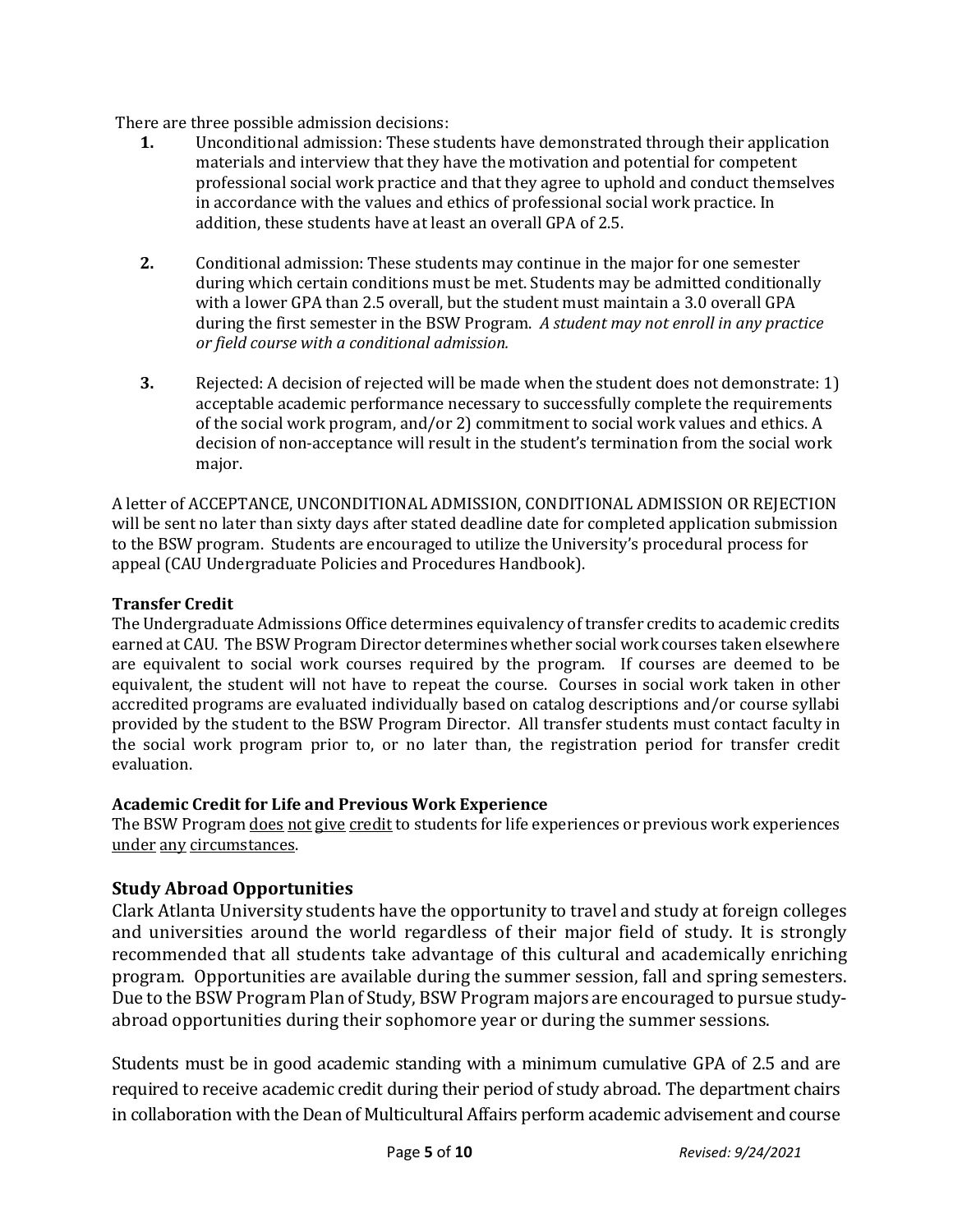approvals prior to departure for study abroad. Additional inquiries relative to study abroad should initially be directed to the department chair and then to the Dean of Multicultural Affairs. Depending upon the program and the student's final aid award, eligible students can use their financial aid to underwrite the cost of studying abroad. Students planning to study abroad should meet with their financial aid advisor as far in advance as possible.

#### **Degree Requirements**

The Bachelor of Social Work degree requires successful completion of twenty courses totaling sixty-six (66) credit hours in addition to the University's General Education requirements. When combined with the University's required general education core of fifty-six (56) credit hours, the number of hours to earn a degree in social work is one-hundred-twenty-two (122) credit hours.

Students pursuing the Bachelor of Social Work Degree Program must complete two prerequisite courses, *CUSW 200 Introduction to Social Work* and *CUSW 202 Introduction to Professional Helping*sequentially with minimum final grades of "C" prior to enrolling in any 300 and 400 level courses in Social Work. In addition, students must complete all required courses in Social Work with a minimum final grade of "C". A final grade of "D" in CECO 250 or CECO 251 is acceptable for Social Work Degree credit and majors are not required to repeat the course.

#### **Field Practicum Experience**

**All** students graduating from Clark Atlanta University **must** take field instruction and field seminar upon completion of all BSW major core requirements prior to entering field instruction. Social work majors Field experiences consist of a required service learning agency experience of 25 clock hours in each of the pre-requisite courses CUSW 200-Introduction to Social Work and CUSW 202-Introduction to Professional Helping; class related field assignment; and educationally directed field instruction placement which requires a minimum of 400 clock hours in an agency setting. The primary purpose of all field experiences is to ensure that students have direct engagement with various agency structures, policies, clientele and professionals. Agencies and field settings are carefully selected for their ability to provide solid educational experiences to students. (**See Clark Atlanta University Whitney M. Young, Jr., School of Social Work's BSW Field Practicum Handbook).**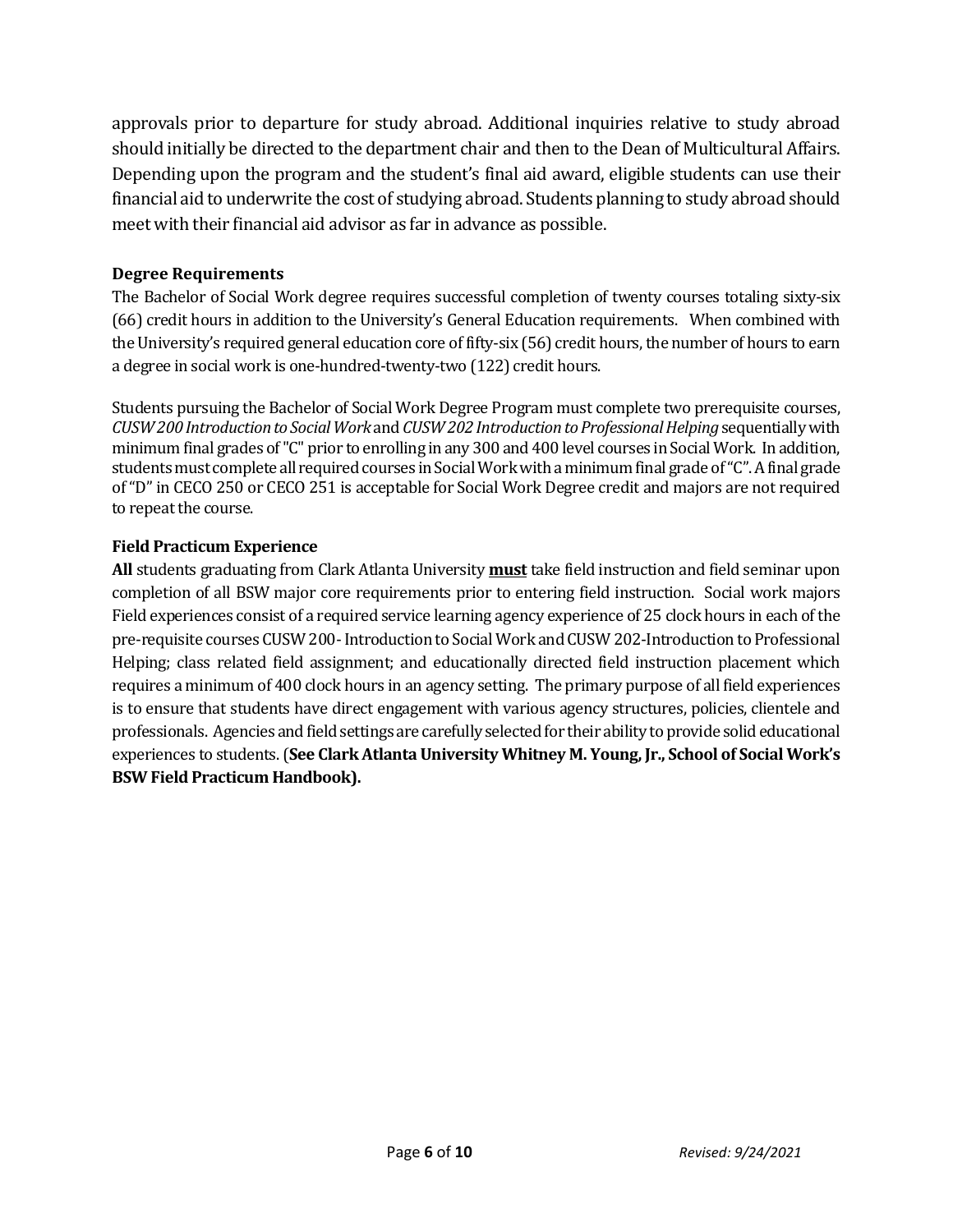## **School: Whitney M. Young, Jr., School of Social Work Program: BSW**

| Freshman Year - 1 <sup>st</sup> Semester                   | Freshman Year - 2 <sup>nd</sup> Semester                     |
|------------------------------------------------------------|--------------------------------------------------------------|
| Area D: CENG 105 College Composition I (3) (required)      | Area D: CENG 106 College Composition II (3) (required)       |
| Area C: CMAT 103 OR CMAT 105 (3)                           | Area B: CPSY 211 General Psychology (3)                      |
| Area C: CBIO 101 Biological Science (3)                    | Area A: CHIS 201 U.S., Africa and the World I (3)            |
| Area B: CPSC 106 Politics and Global Issues (3)            | CSCJ 215 Introduction to Sociology (3)                       |
| Area E: CCIS 100 Information Technology & Computer         | CFL 101/201 Foreign Language Requirement I                   |
| Application (3)                                            |                                                              |
| CGED 100 First-Year Seminar (1)                            | CGED 101 First-Year Seminar (1)                              |
| Sophomore Year 1st Semester                                | Sophomore Year - 2 <sup>nd</sup> Semester                    |
| CUSW 200 Introduction to Social Work (3) Pre-requisite for | CUSW 202 Professional Helping & Ethics (3) Pre-requisite for |
| all major courses)                                         | all major courses                                            |
| Area D: CENG 201/202 Introduction to World Literature      | *CBUS 250/ CECO 250 Personal Finance/Principles of Econ      |
| I/Introduction to World Literature II (3)                  | (3)                                                          |
| Area A: CPHI/CREL 105 Critical Thinking/Religion           | CFL 102/202 Foreign Language Requirement II (3)              |
| Open Elective                                              | Area A: CHUM Humanities Elective (3)                         |
| Open Elective                                              | Open Elective                                                |
| <b>Junior Year 1st Semester</b>                            | <b>Junior Year - 2nd Semester</b>                            |
| CUSW 401 Human Behavior I (3)                              | CUSW 300 Social Welfare Policy (3)                           |
| CUSW 403 Practice Competency I (3)                         | CUSW 301 Statistics & Meth of Soc Res I                      |
|                                                            | (3)                                                          |
| CUSW 333 Writing for Social Work (3)                       | CUSW 402 Human Behavior II (3)                               |
| CUSW 411 Social Work Theory (3)                            | CUSW 404 Practice Competency II (3)                          |
| CUSW 361 Social Work with Diverse Populations              | CUSW_Social Wok Elective (3)                                 |
| Senior Year - 1st Semester                                 | Senior Year - 2nd Semester                                   |
| CUSW 301 Statistics & Meth of Soc Res II (3)               | CUSW 405 Field Instruction<br>(12)                           |
| CUSW 360 Interpersonal Skills (3)                          | CUSW 406 Field Seminar (3)                                   |
| <b>CUSW_Social Wok Elective</b>                            | CUSW 499 Independent Study (0-3)                             |
| Open Elective                                              |                                                              |
| Open Elective                                              |                                                              |

**\* A final grade of "D" is acceptable. Majors are not required to repeat the course.** 

## Major Prerequisites for BSW Program

| <b>Course with Prerequisite</b>                        | <b>Required Prerequisite</b>           |
|--------------------------------------------------------|----------------------------------------|
| CENG English Composition 106                           | CENG English Composition 105           |
| CBUS 250/ CECO 250 Personal Finance/Principles of Econ | CUSW 200 Introduction to Social Work   |
|                                                        | CUSW 202 Professional Helping & Ethics |
|                                                        | CSCJ 215 Introduction to Sociology     |
|                                                        |                                        |
| <b>Additional Clarifications:</b>                      |                                        |
|                                                        |                                        |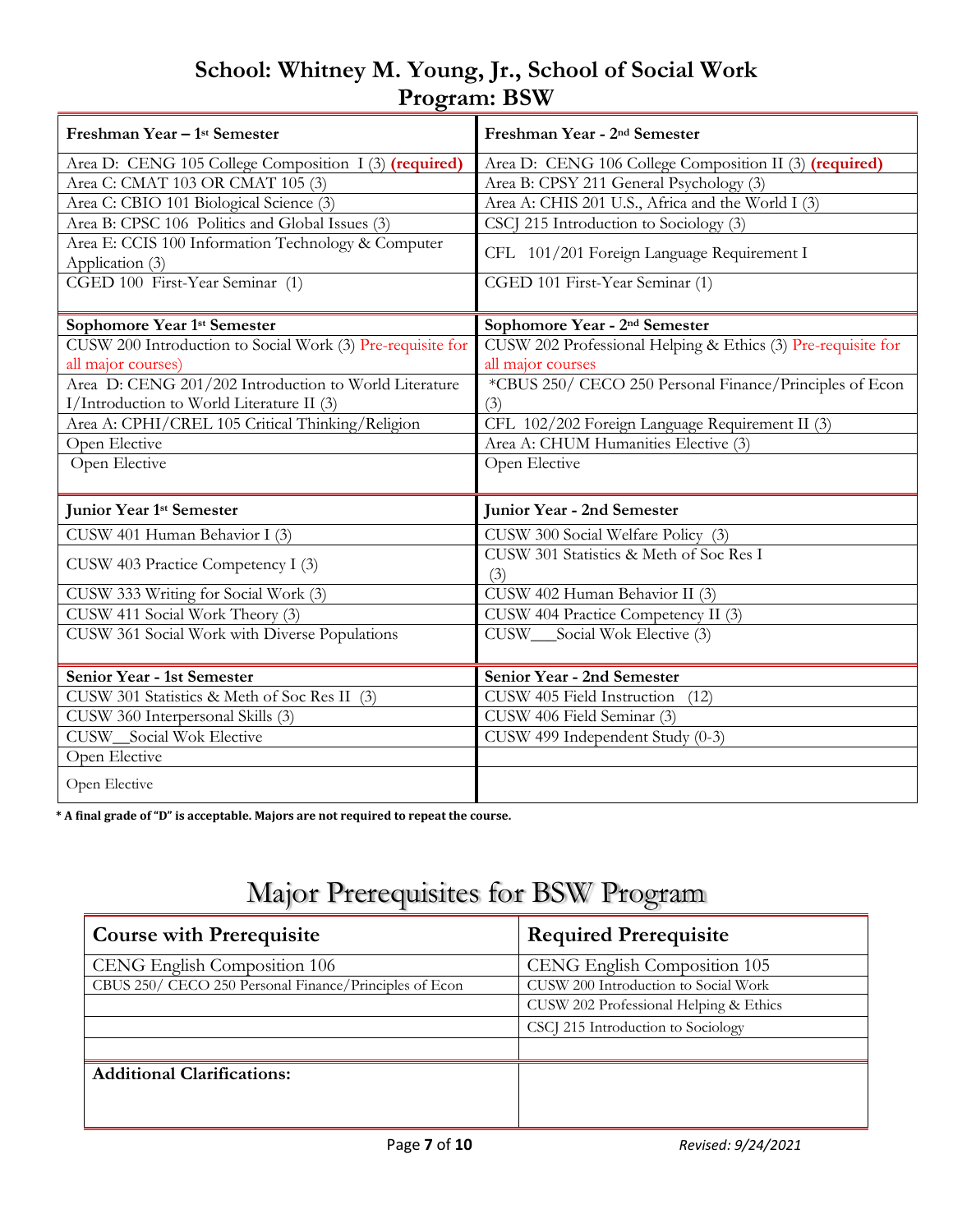## General Education Courses for BSW Program

#### **General Education Core Curriculum**

**Please check all General Education course recommendations for this Major** • **Note: Departments may "recommend" Non-Department GE courses, but may not "require" GE courses outside of your Department without approval from the Office of the Provost.**

| Area A: Humanities/Fine Arts                        | <b>Check box for courses</b>     | Required course within                             |
|-----------------------------------------------------|----------------------------------|----------------------------------------------------|
| 9 total hours required from this section            | "recommended" for<br>your Majors | your department for your<br>Majors, if so type REQ |
| <b>HISTORY</b>                                      |                                  |                                                    |
| CHIS 201 The United States, Africa and the World I  | $\Box$                           | <b>REQ</b>                                         |
| CHIS 202 The United States, Africa and the World II | $\Box$                           |                                                    |
| CHIS 211 History of the United States before 1865   | □                                |                                                    |
| CHIS 212 History of the United States since 1865    | $\Box$                           |                                                    |
| <b>HUMANITIES</b>                                   |                                  |                                                    |
| CART 150 Art Appreciation                           | □                                | <b>REQ</b>                                         |
| CHUM 228 Early Period: 1500 - 1914                  | □                                | <b>REQ</b>                                         |
| CHUM 230 Modern Period: World War I - Present       | $\Box$                           | <b>REQ</b>                                         |
| CMUS 119 World Music                                | $\Box$                           |                                                    |
| CMUS 120 Music Appreciation                         | П                                | <b>REQ</b>                                         |
| CSTA 252 Theatre Appreciation                       | □                                |                                                    |
| <b>PHILOSOPHY / RELIGION</b>                        |                                  |                                                    |
| CPHI 105 Critical Thinking                          | □                                | <b>REQ</b>                                         |
| CPHI 221 Introduction to Philosophy                 | $\Box$                           |                                                    |
| CPHI 241 Philosophy of Religion                     | $\Box$                           |                                                    |
| CPHI 262 Science, Technology and Human Values       | $\Box$                           |                                                    |
| CREL 101 The Biblical Heritage                      | $\Box$                           | <b>REQ</b>                                         |
| CREL 103 African American Religious Experiences I   | □                                | <b>REQ</b>                                         |
| CREL 104 African American Religious Experiences II  | П                                |                                                    |
| CREL 250 Comparative Religion                       | $\Box$                           |                                                    |
| Area B. Social / Behavioral Sciences                | <b>Check box for courses</b>     | Required course within                             |
| (3-9 hours required)                                | "recommended" for                | your department for your                           |
|                                                     | your Majors                      | Majors, if so type REQ                             |
| <b>POLITICAL SCIENCE</b>                            |                                  |                                                    |
| CPSC 106 Politics and Global Issues                 | □                                | <b>REQ</b>                                         |
| CPSC 219 American Government and Politics           | $\Box$                           |                                                    |
| <b>PSYCHOLOGY</b>                                   |                                  |                                                    |
| CPSY 211 General Psychology                         | $\Box$                           | <b>REQ</b>                                         |
| CPSY 218 Human Growth and Development               | $\Box$                           |                                                    |
| <b>CRIMINAL JUSTICE / SOCIOLOGY</b>                 |                                  |                                                    |
| CSCJ 105 Culture and Society                        | □                                |                                                    |
| CSCJ 215 Introduction to Sociology                  | $\Box$                           | <b>REQ</b>                                         |
| CSCJ 218 Contemporary Social Problems               | $\Box$                           |                                                    |
| CSCJ 216 Introduction to Anthropology               | $\Box$                           |                                                    |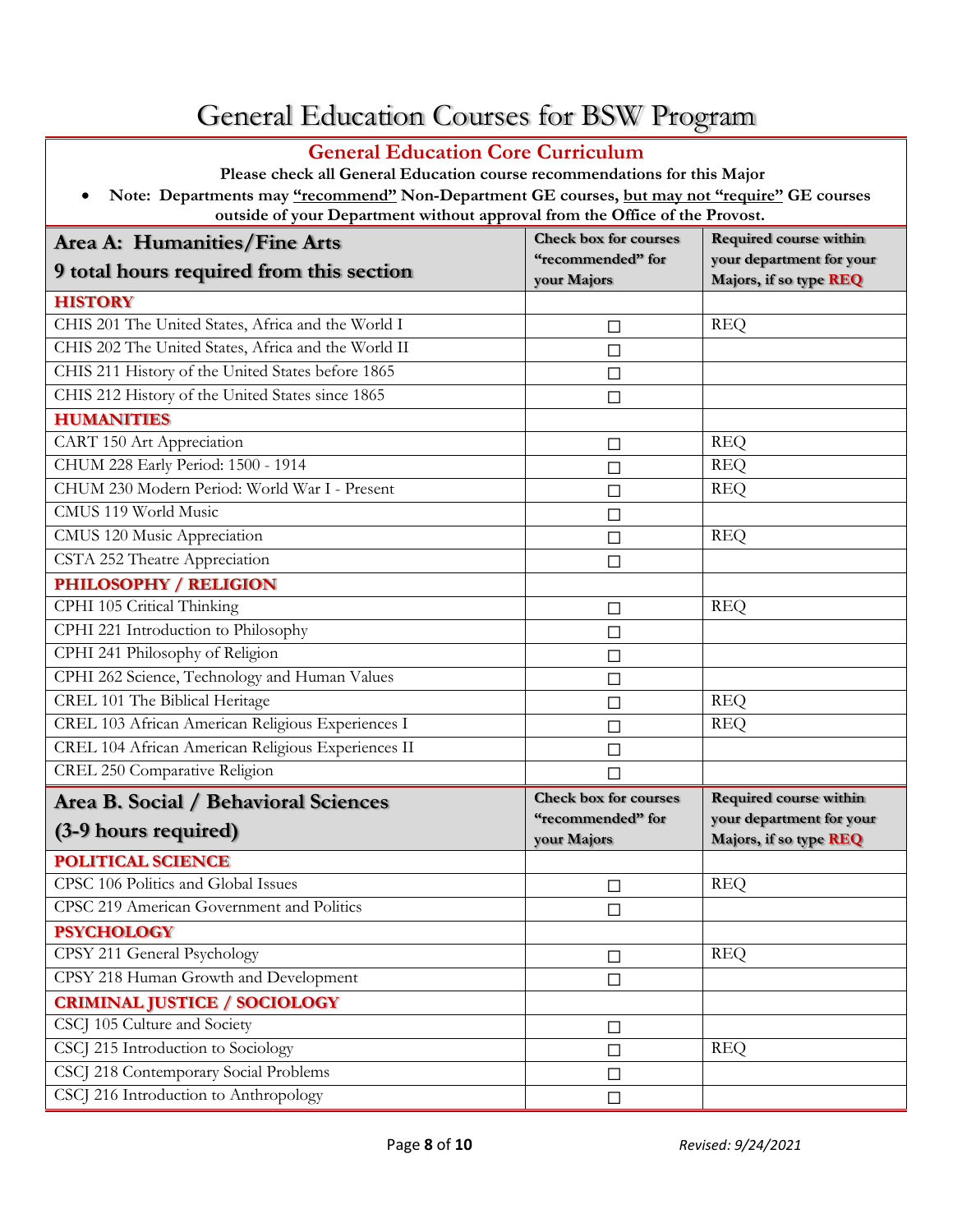| Area C. Natural Science/Mathematics/Statistics       | <b>Check box for courses</b> | <b>Required course within</b>  |
|------------------------------------------------------|------------------------------|--------------------------------|
| (3-9 hours required)                                 | "recommended" for            | your department for your       |
|                                                      | your Majors                  | Majors, if so type REQ         |
| <b>BIOLOGICAL SCIENCES</b>                           |                              |                                |
| CBIO 101 Biological Science (non-science majors)     | □                            | <b>REQ</b>                     |
| CBIO 111 General Biology I                           | $\Box$                       |                                |
| CBIO 112 General Biology II                          | $\Box$                       |                                |
| <b>CHEMISTRY</b>                                     |                              |                                |
| CCHE 111 General Chemistry I                         | □                            |                                |
| CCHE 112 General Chemistry II                        | $\Box$                       |                                |
| <b>MATHEMATICS</b>                                   |                              |                                |
| <b>CMAT 104 Finite Mathematics</b>                   | $\Box$                       |                                |
| CMAT 105 Pre-Calculus I                              | □                            | <b>REQ</b>                     |
| CMAT 106 Pre-Calculus II                             | $\Box$                       |                                |
| CMAT 109 College Algebra for Business and Economics  | □                            |                                |
| CMAT 110 Applied Calculus for Business and Economics | $\Box$                       |                                |
| <b>CMAT 111 Calculus I</b>                           | $\Box$                       |                                |
| <b>CMAT 112 Calculus II</b>                          | $\Box$                       |                                |
| <b>PHYSICS</b>                                       |                              |                                |
| CPHY 102 Physical Science (non-science majors)       | $\Box$                       |                                |
| CPHY 111 General Physics                             | □                            |                                |
| CPHY 121/L Mechanics Lecture and Lab                 | □                            |                                |
| CPHY 122 Electricity and Magnetism Lecture and Lab   | $\Box$                       |                                |
| CPHY 123 Optics and Modern Physics Lecture and Lab   | П                            |                                |
|                                                      |                              |                                |
| <b>Area D. Communications</b>                        | <b>Check box for courses</b> | Required course within         |
| (3-9 hours required)                                 | "recommended" for            | your department for your       |
|                                                      | your Majors                  | Majors, if so type REQ         |
| <b>ENGLISH</b>                                       |                              |                                |
| CENG 105 College Composition I                       | ⊠                            | <b>Required for all Majors</b> |
| CENG 106 College Composition II                      | 図                            | <b>Required for all Majors</b> |
| CENG 201 World Literature I                          | $\Box$                       | <b>REQ</b>                     |
| CENG 202 World Literature II                         | $\Box$                       | <b>REQ</b>                     |
| <b>FOREIGN LANGUAGE</b>                              |                              |                                |
| CFLF 101 Elementary I (French)                       | $\Box$                       | <b>REQ</b>                     |
| CFLF 102 Elementary II (French                       | □                            | <b>REQ</b>                     |
| CFLF 201 Intermediate I (French)                     | $\Box$                       |                                |
| CFLF 202 Intermediate II (French)                    | $\Box$                       |                                |
| CFLS 101 Elementary I (Spanish)                      | $\Box$                       |                                |
| CFLS 102 Elementary II (Spanish)                     | $\Box$                       |                                |
| CFLS 201 Intermediate I (Spanish)                    | $\Box$                       |                                |
| CFLS 202 Intermediate II (Spanish)                   | $\Box$                       |                                |
| <b>SPEECH</b>                                        |                              |                                |
| CSTA 101 Fundamentals of Speech                      | $\Box$                       |                                |